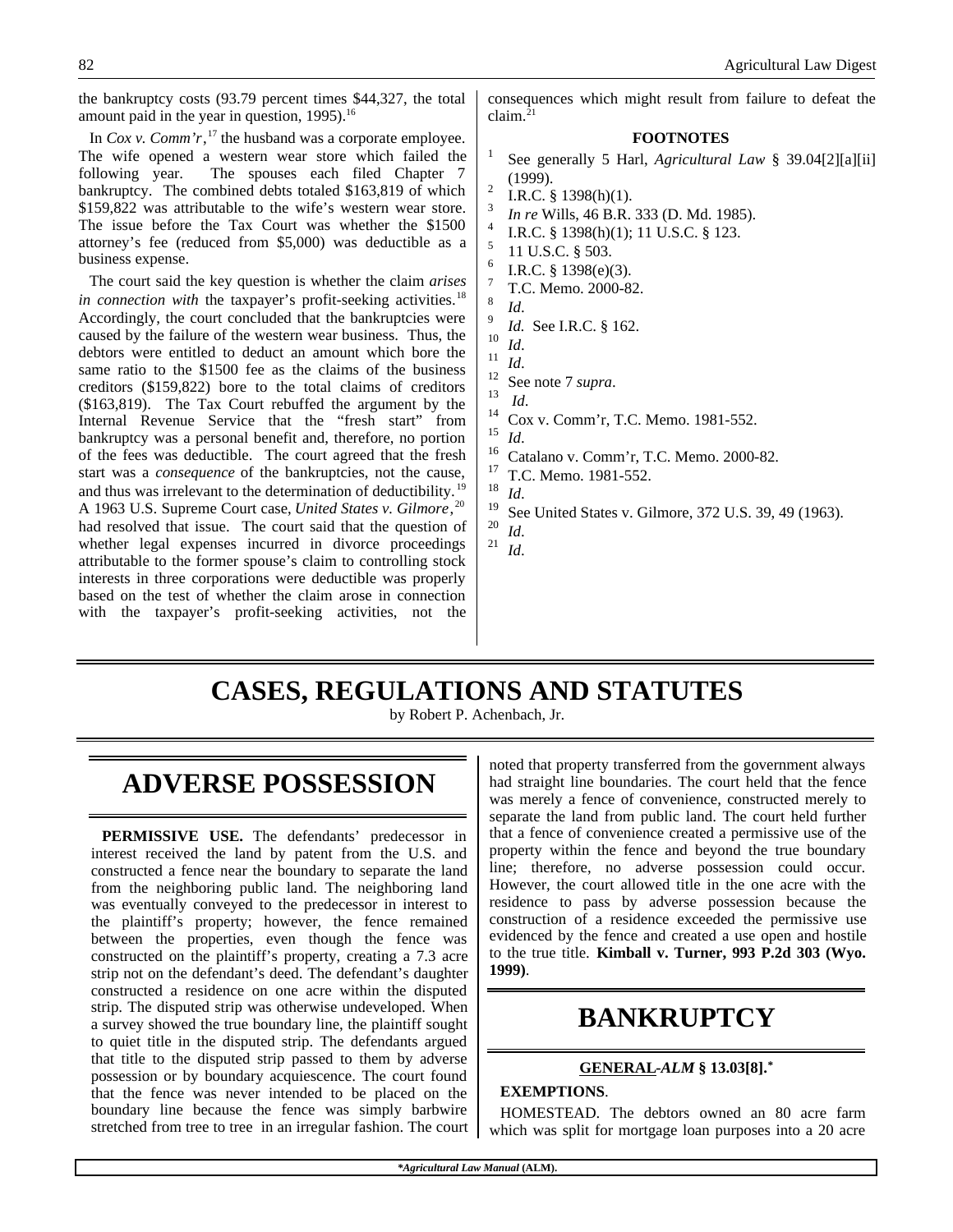tract with the residence and a 60 acre tract for farming only. Each tract was separately deeded to the debtors. The split was required by the lender and was not otherwise recognized by the debtors who treated both tracts as one property. The debtors' Chapter 13 plan provided for abandonment of the residential 20 acres to the lender and application of the homestead exemption as to the remaining 60 acres. The debtors planned to build a residence on the 60 acre tract. The Bankruptcy Court had held that the 60 acre tract was not eligible for the Wyoming homestead exemption because, on the date of the petition, the tract was separated and did not contain the residence. The appellate court reversed, holding that the homestead exemption attached to the entire property, including the portion which does not contain the residence; therefore, on the date of the petition, the debtors had established their homestead rights as to the 60 acre parcel. *In re* **Kwiecinski, 245 B.R. 672 (Bankr. 10th Cir. 2000)**.

#### **FEDERAL TAX -***ALM* **§ 13.03[7].\***

**SALE OF RESIDENCE**. The debtor filed for Chapter 7 and the bankruptcy trustee sold the debtor's residence, resulting in capital gain of \$77,000. On the bankruptcy estate's income tax return, the trustee reported the gain from the sale of the residence but excluded the gain from income under I.R.C. § 121, as amended in 1997 (allowing exclusion of gain). The court held that the amendment of Section 121 broadened the policy scope of the statute to include exclusion by bankruptcy estates. In addition, the court held that the plain language of I.R.C. § 1398 allows tax attributes of the debtor to pass to the bankruptcy estate, including the right to an exclusion of gain from the sale of the residence. *In re* **Bradley, 245 B.R. 533 (M.D. Tenn. 1999),** *aff'g***, 222 B.R. 313 (Bankr. M.D. Tenn. 1998)**.

**SET-OFF**. The debtor owed taxes for 1991 which were dischargeable in the debtor's Chapter 7 case. The debtor filed the case in March 1997 and claimed a refund for 1996 as exempt. The exemption was not challenged but the IRS sought to offset the refund against the 1991 taxes. The IRS argued that the setoff provision, allowing setoff of the refund against the pre-petition tax debt, took precedence over the exemption. The court held that exempt property was not subject to the setoff provisions because the exempt property was not part of the bankruptcy estate. *In re* **Alexander, 245 B.R. 280 (W.D. Ky. 2000),** *aff'g***, 225 B.R. 145 (Bankr. W.D. Ky. 1998)**.

### **FEDERAL AGRICULTURAL PROGRAMS**

**DISASTER PAYMENTS**. The plaintiffs were farmers who had suffered crop damage and losses from a late freeze and excessive rains in 1989. The plaintiffs had also treated their crops with a herbicide which was contaminated with a defoliant. Prior to learning about the contamination, the plaintiffs applied for disaster payments, listing the sole cause of loss as the weather conditions. The plaintiffs received disaster payments. After the disaster payments

were received, the plaintiffs discovered the contamination and sued the herbicide manufacturer for damages. During the trial, the jury was made aware of the disaster payments received by the plaintiffs, but the plaintiffs presented no evidence that the jury award was reduced because of this information. The plaintiffs alleged that a USDA lawyer told them that their eligibility for the disaster payments would not be affected by the trial or any admission that some of the damage was caused by the herbicide. During the trial the plaintiffs alleged that the contaminated herbicide was responsible for 30 percent of the crop losses. After the trial the USDA audited the plaintiffs' payments and determined that less than 50 percent of the crop was lost from weather related conditions because 30 percent of the loss was from herbicide contamination, a loss not covered by the disaster payment program. The plaintiffs argued that the contaminated herbicide made the crops more susceptible to the weather conditions such that the contamination accelerated the losses from the weather conditions. The court held that the regulations, 7 C.F.R. § 1477.3(f), restricted the cause of the acceleration to the weather conditions, such as drought causing increased crop susceptibility to insect damage. Therefore, the herbicide damage was not a natural weather condition which was covered by the disaster payment program. The plaintiffs did provide some evidence of a neighboring farm where no herbicide was used but the farmer lost more than 50 percent of the crop from weather conditions. The court held that this evidence was insufficient to prove that at least 50 percent of the damage on the sprayed acres arose from weather conditions. The plaintiffs also argued that the USDA was estopped from seeking reimbursement because the USDA lawyer had said that the USDA would not seek reimbursement. The court held that the USDA was not bound by the lawyer's representations. **Harrod v. Glickman, 206 F.3d 783 (8th Cir. 2000)**.

**PERISHABLE AGRICULTURAL COMMODITIES ACT**. The debtor was a corporation which operated a chain of restaurants. The debtor had received, but not paid for, produce from a produce supplier. The supplier sought to have some of the debtor's assets declared to be part of the PACA trust from which the supplier's claims should be paid. The debtor argued that PACA did not apply to the debtor because the debtor was not a dealer under the act. The statute, 7 U.S.C. § 499e(b)(6), defined a dealer as a person in the business of buying or selling wholesale or jobbing quantities of perishable agricultural commodities. The regulations, 7 C.F.R.  $\S$  46.2(x), defined "wholesale or jobbing quantities" as at least one ton of aggregate commodities in any one day. The debtor often received more than one ton of commodities in any given day. The court, however, declared the terms "wholesale or jobbing quantities" as ambiguous and found a statement of the USDA in the legislative history that the USDA did not consider restaurants to be dealers unless they purchased commodities for other entities. The court held that the debtor, as a restaurant, was not intended by the law, as interpreted by the USDA, to be a dealer under PACA; therefore, no PACA trust existed to satisfy the claim of the supplier. *In re* **Old Fashioned Enterprises, Inc., 245 B.R. 639 (D. Neb. 2000)**.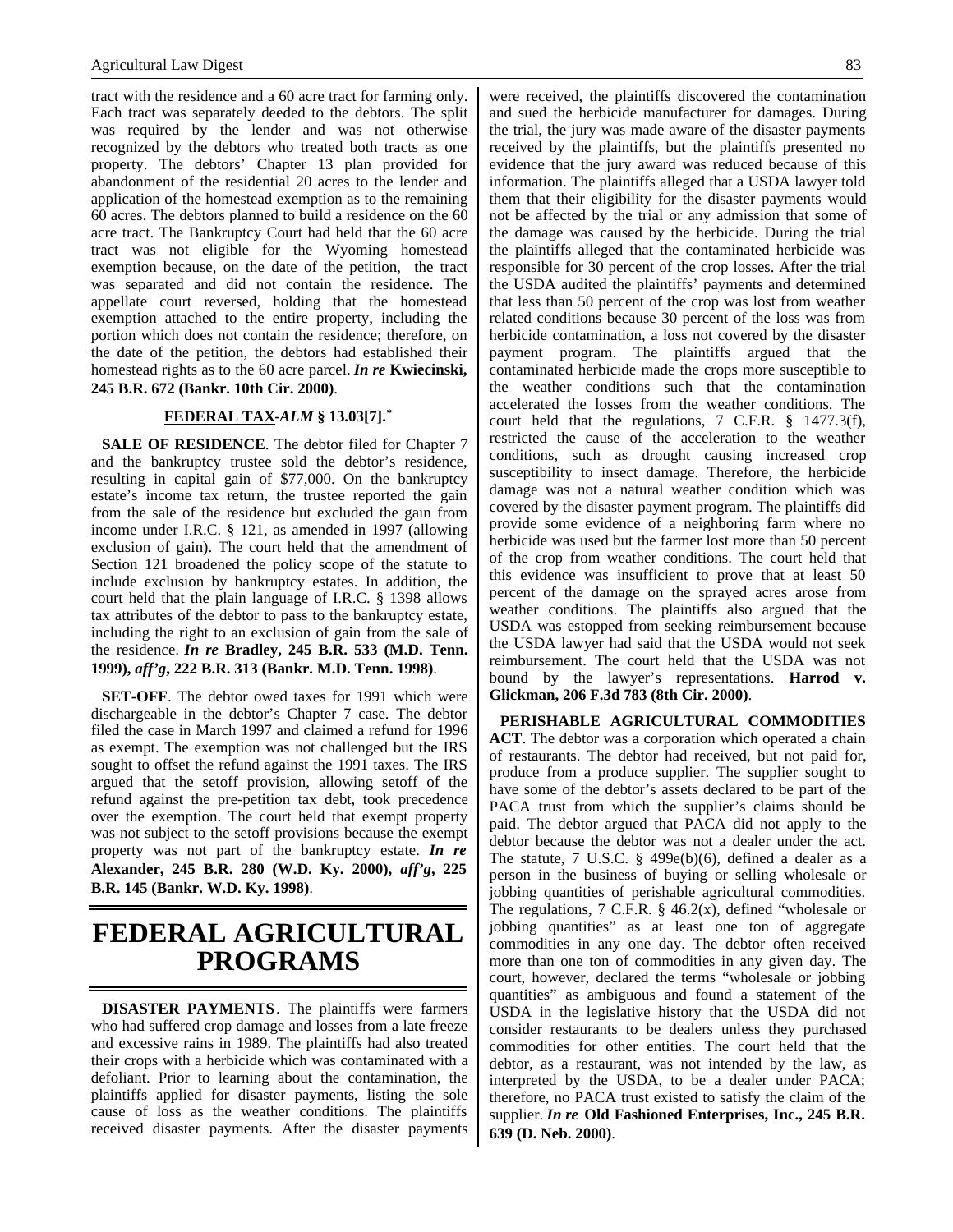The debtor was a corporation which operated a chain of restaurants. The debtor had received, but not paid for, produce from a produce supplier. The supplier sought to have some of the debtor's assets declared to be part of the PACA trust from which the supplier's claims should be paid. The debtor argued that PACA did not apply to the debtor because the debtor was not a dealer under the act. The statute, 7 U.S.C. § 499e(b)(6), defined a dealer as a person in the business of buying or selling wholesale or jobbing quantities of perishable agricultural commodities. The regulations, 7 C.F.R.  $\S$  46.2(x), defined "wholesale or jobbing quantities" as at least one ton of aggregate commodities in any one day. The debtor often received more than one ton of commodities in any given day. However, the debtor argued that PACA did not apply to the debtor because the debtor was primarily a retail restaurant and not primarily a buyer and seller of produce. The court rejected that argument, holding that the definition of dealer included persons who either purchased or sold large quantities of produce. The court also rejected the argument that the definition of dealer was ambiguous and that the USDA policy of not enforcing PACA against restaurants was to be given any deference. The court held that the debtor was a dealer subject to PACA trust provisions. The issue now has several decisions on both sides and needs Supreme Court or legislative guidance. **In re Country Harvest Buffet Restaurants, Inc., 245 B.R. 650 (Bankr. 9th Cir. 2000)**.

**SOYBEANS**. The AMS has announced that its Request for Referendum showed that too few soybean producers wanted a referendum on the Soybean Promotion and Research Order for one to be conducted. The Request for Referendum was held from October 20, 1999, through November 16, 1999, at the FSA offices. To trigger a referendum 60,082 soybean producers had to complete a Request for Referendum. The number of soybean producers requesting a referendum was 17,970. **65 Fed. Reg. 30832 (May 15, 2000)**.

**STORAGE FACILITIES**. The CCC has issued interim regulations implementing a farm storage facility loan program to provide financing for producers to build or upgrade farm storage and handling facilities. Specific eligibility requirements for applicants are a satisfactory credit rating as determined by CCC; no delinquent federal debt as defined by the Debt Collection Improvement Act of 1996; production of facility loan commodities; proof of crop insurance from FCIC or a private company; compliance with USDA provisions for highly erodible land and wetlands; ability to repay the debt resulting from the program; compliance with any applicable local zoning, land use and building codes for the applicable farm storage facility structures; and need for new or additional farm grain storage or handling capacity. **65 Fed. Reg. 30345 (May 11, 2000), adding 7 C.F.R. Part 1436**.

### **FEDERAL ESTATE AND GIFT TAX**

**CLAIMS**. The IRS has issued a nonacquiescence in the following decision but will follow the decision in the Fifth Circuit. On the date of the decedent's death, the decedent was involved in a suit filed by the lessor of an oil lease for excess royalty payments made to the decedent. The lessor received some favorable rulings soon after the decedent's death but settled for a smaller sum than was originally sought from the decedent 15 months after the decedent's death. The decedent's estate valued the law suit claim as of the decedent's death, based on the money judgment sought by the lessor. The IRS argued that the claim was to be valued at the amount that the estate eventually paid or that the estate had discharge of indebtedness income when the settlement was reached to the extent the actual amount paid was less than the claim allowed for estate tax purposes. The court held that the value of the claim was to be determined as of the date of death, based on the information available at that time. The court also held that the estate did not recognize discharge of indebtedness income when it settled for an amount less than the claim's value as of the date of death. **Estate of Smith v. Comm'r, 198 F.3d 515 (5th Cir. 1999), rev'g, 108 T.C. 412 (1997), I.R.B. 2000-\_\_**.

**DONEE LIABILITY.** The decedent had made several inter vivos gifts to the taxpayer but did not include the gifts on gift tax returns. The IRS had assessed gift tax against the decedent before death. After the decedent's death the IRS sought payment of the taxes from the donee. The decedent's estate had challenged the gift tax assessment in the Tax Court and the case was still pending. The IRS ruled that it had the authority to impose personal liability on a donee for unpaid gift tax but that it would wait until the Tax Court case was concluded before determining the amount of liability. The IRS stated that its policy was to pursue the donee only where collection from the donor is not possible. **Ltr. Rul. 200018013, Jan. 11, 2000**.

**MARITAL DEDUCTION**. The decedent's estate passed all the estate in trust to the decedent's spouse. The estate failed to timely file the estate tax return on which a QTIP election and reverse QTIP election were made. The decedent's will had made provision for allocation of trust assets to two trusts, one of which was to be funded to the extent of the GST exemption amount. The IRS ruled that, because the return was filed late, the GST exemption amount had to be allocated by the automatic allocation provision which allocated the exemption amount according to the property received by the skip persons. The IRS also ruled that the QTIP and reverse QTIP elections were timely made because the QTIP election was made on the first estate tax return and the reverse QTIP election was made on the same return as the QTIP election. Because the GST exemption amount exceeded the property passing from the estate, all of the exemption was allocated to the reverse QTIP trust. **Ltr. Rul. 200018036, Feb. 4, 2000**.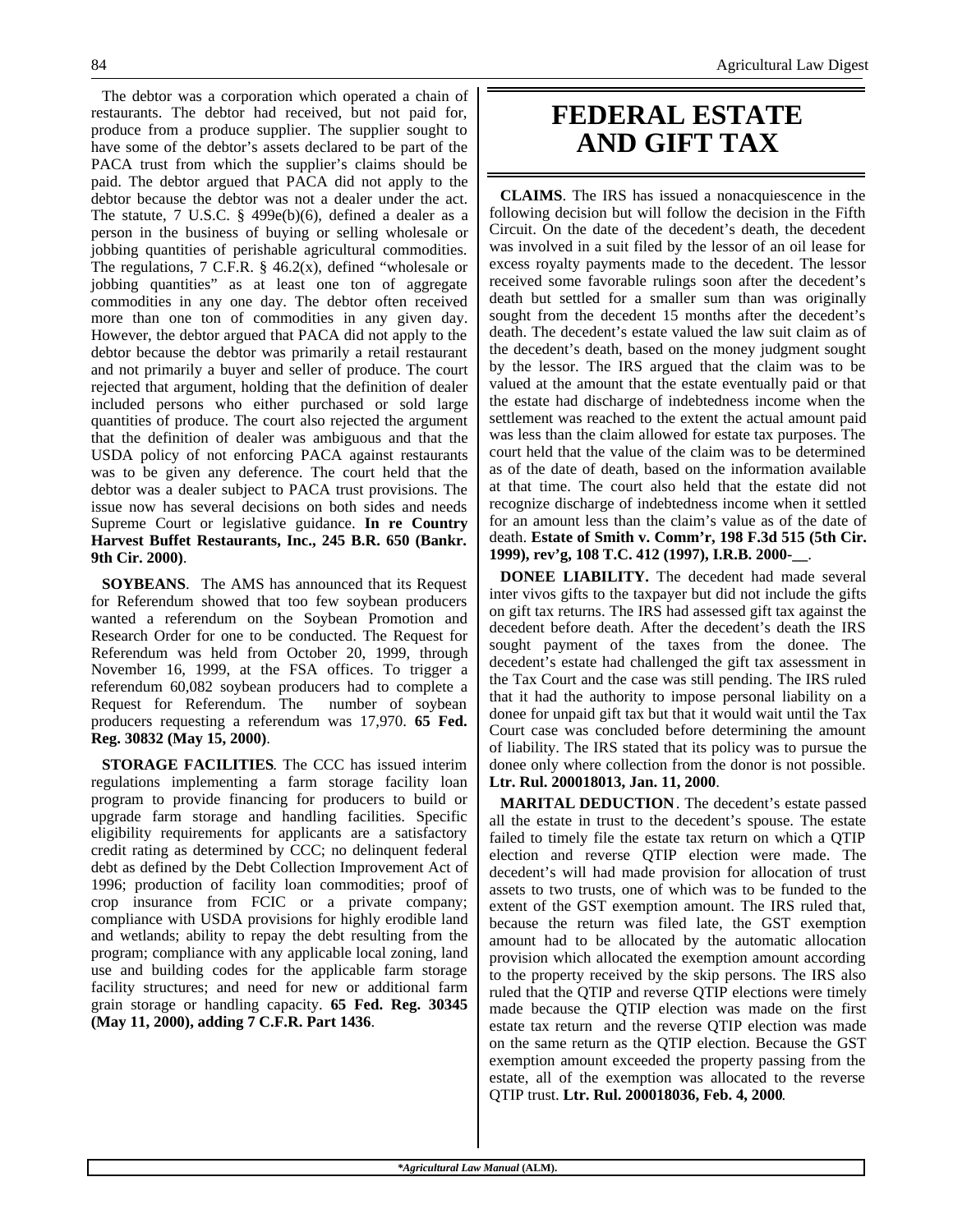### **FEDERAL INCOME TAXATION**

**COURT AWARDS AND SETTLEMENTS-ALM § 4.02[14]**. The taxpayer had sued a construction company for fraud, conspiracy and breach of contract arising out of a contract to make repairs to the taxpayer's house. The jury awarded over \$6 million to the taxpayer, of which \$153,000 was for compensatory damages and \$6 million was for punitive damages. The lawsuit was filed on May 11, 1989 and the jury award was paid in 1992. The court held that the amendment to I.R.C.  $\S$  104(a)(2) which was enacted in the *Omnibus Budget Reconciliation Act of 1989 (OBRA 1989), Pub. L. 101-239, sec. 7641(a), 103 Stat. 2106 (1989)* stated that the amendment did not apply to lawsuits filed before July 10, 1989; therefore, the amendment did not apply in this case and the punitive damage award was included in the taxpayer's income. However, the court also held that the award was to be decreased by the amount of attorney's fees paid out of the award. The IRS had argued that the attorney's fees should have been treated as a miscellaneous itemized deduction. The appellate court affirmed, holding that the attorney fee issue was controlled by *Cotnam v. Comm'r, 263 F.2d 119 (5th Cir. 1959)*. **Davis v. Comm'r, 2000-1 U.S. Tax Cas. (CCH) ¶ 50,431 (11th Cir. 2000),** *aff'g***, T.C. Memo. 1998-248**.

After suffering a stroke, the taxpayer allowed the taxpayer's sons to run the taxpayer's business. The business did not succeed under the sons' management and the taxpayer sought to regain control of the business. The taxpayer eventually filed a personal injury suit against the sons, alleging that the sons' mismanagement of the business caused the taxpayer emotional and physical distress. The parties eventually reached a settlement which stated that the settlement proceeds were paid entirely for the personal injuries suffered by the taxpayer. The IRS argued that the settlement proceeds were paid to compensate the taxpayer for the economic losses of the business and that the proceeds were included in gross income. The court held that the proceeds were excludible from gross income as amounts paid for personal injuries because the intention of the parties was that only the personal injury claims were valid and that the proceeds were paid solely for the personal injuries. **Estate of Schoeneman, T.C. Memo. 2000-161**.

**DISASTER PAYMENTS**. On April 28, 2000, the president determined that certain areas in Maine are eligible for assistance under the Act as a result of severe storms, flooding and ice jams on March 28, 2000. **FEMA-1326- DR**. On May 3, 2000, the President determined that certain areas in Kansas are eligible for assistance under the Act as a result of severe storms and tornadoes on April 19-20, 2000. **FEMA-1327-DR**. Accordingly, a taxpayer who sustained a loss attributable to the disasters may deduct the loss on his or her 1999 federal income tax return.

**HOME OFFICE**. The taxpayer operated a consulting business out of an office in the taxpayer's garage. The taxpayer deducted expenses associated with the residence in proportion to the ratio of square feet in the garage as to the total square footage of the residence. The court disallowed a deduction for the home office, however, because the taxpayer did not have records of the taxpayer's business activity in the office and at clients' locations. The court held that the taxpayer failed to prove that the office was the taxpayer's principal place of business. **Beale v. Comm'r, T.C. Memo. 2000-158**.

**IRA**. The decedent had owned an IRA with the decedent's child designated as the primary remainder beneficiary. However, the decedent was receiving distributions based solely upon the decedent's life expectancy, recalculated each year. The child began receiving the distributions after the decedent's death based on the child's life expectancy. The child was 43 years old when the decedent died. The IRS ruled that (1) the child was the designated beneficiary of the IRA, (2) the child was timely designated as the beneficiary, (3) the child may use the child's life expectancy for calculating distributions even though the decedent used only the decedent's life expectancy for calculating distributions, and (4) upon the child's death the annual distributions of any remainder will equal the annual distributions to the child. **Ltr. Rul. 200018057, Feb. 9, 2000**.

**MARKET SEGMENT TRAINING GUIDE**. The IRS has announced the publication of a revised Market Segment Specialization Program Audit Technique Guide—Livestock Industry.

**MEDICAL DEDUCTION**. The taxpayer had a dependent who had a chronic disease. The dependent's physician recommended that the taxpayer travel to another city to attend a medical conference primarily on the disease suffered by the dependent. The physician recommended the conference as a means to obtain information which would aid in the treatment of the disease. The IRS ruled that the travel costs and conference registration fees were deductible as medical expenses but that the cost of meals and lodging were not deductible. **Rev. Rul. 2000-24, I.R.B. 2000-19, 963**.

#### **PARTNERSHIPS-***ALM* **§ 7.03.\***

TAX SHELTERS. The taxpayer was a limited partnership engaged in the production of livestock and offering two types of partnership interests. One set of interests had a fixed rate of return and a liquidation preference but did not share in profits and losses. The other interests shared in the profits and losses. The sales of both interests were required to be registered with the state securities commission. The taxpayer obtained exemption letters for three sales of limited amounts of the partnership interests. The taxpayer transferred its breeding and research division to another partnership in which the taxpayer retained a substantial ownership interest. Two other persons owned minimal interests. The new partnership's operations remained integral to the taxpayer's business. Both partnerships used the cash method of accounting. The IRS ruled that, because the taxpayer's interests were required to be registered under state law or exempted from registration before any sale, the taxpayer was a farming syndicate and a tax shelter prohibited from using the cash method of accounting. The IRS also ruled that there were insufficient facts to determine whether the second partnership was a farming syndicate or tax shelter because the connection with the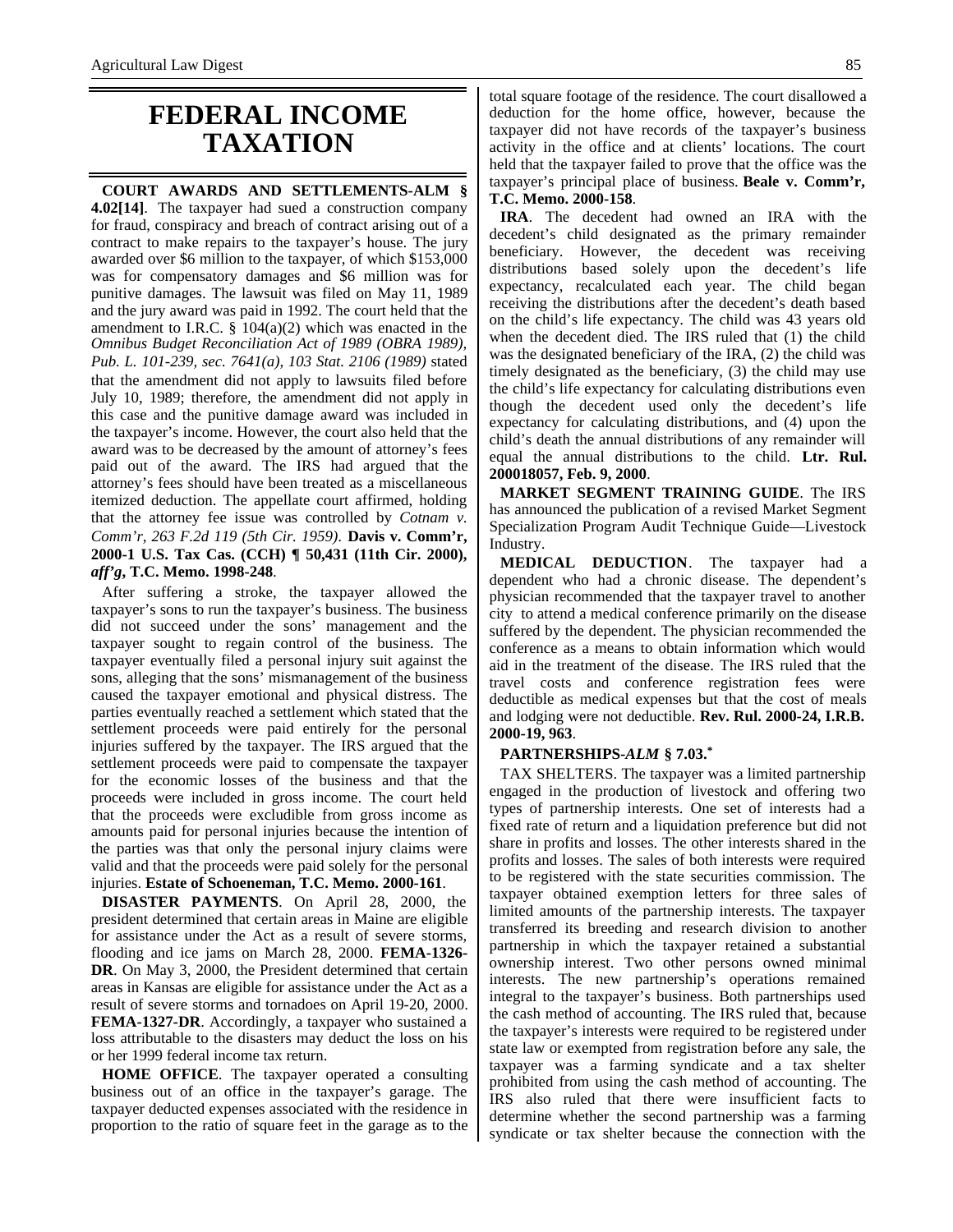taxpayer was unclear and the purpose for forming the second partnership was not clear. The IRS ruled that, if the second partnership was formed with the intent to circumvent the tax shelter provisions enforceable against the taxpayer, the second partnership would be held to be a tax shelter also. **FSA Ltr. Rul. 200018018, Jan. 13, 2000**.

**PENSION PLANS**. The taxpayer was an employer which provided a 401(k) plan for its employees. Employees were allowed to make additional voluntary contributions from wages. Less than 85 percent of the employer's assets were sold to an unrelated company and the employees with jobs associated with the sold assets also became employed by the second employer. The taxpayer distributed the plan vested amounts, including the voluntary contributions, to the employees who took the new jobs with the second employer. The IRS ruled that the distributions would not disqualify the taxpayer's plan because the change of employment status resulting from the sale of assets was a "change in service" for purposes of I.R.C. § 401(k). **Rev. Rul. 2000-27, I.R.B. 2000-21**.

The taxpayer owned a sole proprietorship accounting business. The taxpayer adopted a self-employed retirement money purchase plan. For 1994, the taxpayer did not make any contributions to the plan during the plan year. The taxpayer filed for the automatic extension to file the income tax return for 1994 and received another extension to file until October 16, 1995. The contributions to the plan were made just before the return was filed on October 16, 1995 and the taxpayer claimed a deduction for the contributions on the return. The IRS assessed an excise tax of 10 percent of the 1994 contributions for failure of the taxpayer to make the contributions in a timely manner. Under Treas. Reg. § 1.412(c)-12(b), contributions are subject to the excise tax if not made within eight and one-half months after the close of the plan year. The taxpayer argued that the contributions were timely because made with the time for filing the income tax return plus any extensions because (1) the plan provided that contributions could be made up to the date of the filing of the income tax return plus any extensions and (2) I.R.S. Pub. 560, Retirement Plans for the Self-Employed, provided that the deduction for the contributions was available only for contributions made before the filing of the return plus extensions.. The court held that the regulations took precedence over the plan language and that the Pub. 560 language applied only to the deductibility of the contributions and not to the timeliness of the contributions as to the excise tax. Therefore, the court held that the contributions were made late and were subject to the 10 percent excise tax. **Wenger v. Comm'r, T.C. Memo. 2000-156**.

**RETURNS**. The IRS has released revised Form 5452 (May 2000), Corporate Report of Nondividend Distributions. The document is available at no charge: (1) by calling the IRS's toll-free telephone number, 1-800-829- 3676); (2) at http://www.irs.gov/prod; (3) through FedWorld on the Internet; or (4) by directly accessing the Internal Revenue Information Services bulletin board at (703) 321-8020.

#### **S CORPORATIOS-***ALM* **§ 7.02[3][c].\***

SHAREHOLDER BASIS. The taxpayer was the sole shareholder in several S corporations. A couple of the corporations ceased business and the taxpayer paid taxes owed by those corporations. However, the taxpayer presented no evidence that the taxpayer's interest in those corporations became worthless. The other corporations made loans to the taxpayer but the taxpayer had no records of repayments to the corporations. The taxpayer sought to claim pass-through deductions and losses from the corporations but the court held that the deductions and losses could not be allowed without adequate proof of the taxpayer's basis in each corporation and adequate proof that the stock in the corporations was worthless. **DeJoy v. Comm'r, T.C. Memo. 2000-162**.

#### **SAFE HARBOR INTEREST RATES June 2000**

|                                                                                                                     |      | $\boldsymbol{u}$ and $\boldsymbol{v}$ or $\boldsymbol{v}$ |                  |         |
|---------------------------------------------------------------------------------------------------------------------|------|-----------------------------------------------------------|------------------|---------|
|                                                                                                                     |      | Annual Semi-annual                                        | <b>Ouarterly</b> | Monthly |
|                                                                                                                     |      | <b>Short-term</b>                                         |                  |         |
| <b>AFR</b>                                                                                                          | 6.53 | 6.43                                                      | 6.38             | 6.35    |
| 110 percent AFR                                                                                                     | 7.19 | 7.07                                                      | 7.01             | 6.97    |
| 120 percent AFR                                                                                                     | 7.87 | 7.72                                                      | 7.65             | 7.60    |
|                                                                                                                     |      | Mid-term                                                  |                  |         |
| <b>AFR</b>                                                                                                          | 6.62 | 6.51                                                      | 6.46             | 6.42    |
| 110 percent AFR                                                                                                     | 7.29 | 7.16                                                      | 7.10             | 7.06    |
| 120 percent AFR                                                                                                     | 7.96 | 7.81                                                      | 7.74             | 7.69    |
|                                                                                                                     |      | Long-term                                                 |                  |         |
| <b>AFR</b>                                                                                                          | 6.39 | 6.29                                                      | 6.24             | 6.21    |
| 110 percent AFR                                                                                                     | 7.04 | 6.92                                                      | 6.86             | 6.82    |
| 120 percent AFR                                                                                                     | 7.69 | 7.55                                                      | 7.48             | 7.43    |
| $\mathbf{r}$ $\mathbf{r}$ $\mathbf{r}$ $\mathbf{r}$ $\mathbf{r}$<br>$\mathbf{A}\mathbf{A}\mathbf{A}\mathbf{A}$<br>. |      |                                                           |                  |         |

**Rev. Rul. 2000-28, I.R.B. 2000-\_\_**.

**SALE OF RESIDENCE**. The taxpayer was the income beneficiary of a trust established by the taxpayer's parent. The only asset of the trust was the taxpayer's residence. The taxpayer was currently living in an assisted care facility and the trustee was planning to either lease or sell the residence. The taxpayer had no power over trust corpus or discretionary authority to distribute trust corpus. The IRS ruled that the taxpayer would not be treated as the owner of the trust nor as the owner of the residence. Therefore, the trustee could not make use of I.R.C. § 121 to exclude any gain from the sale of the residence from trust income. **Ltr. Rul. 200018021, Jan. 21, 2000**.

**SELF-EMPLOYMENT INCOME.** During the tax years involved the taxpayers were married. The wife operated a medical transcription service and the husband was fully employed elsewhere. The husband prepared the tax returns and divided the income from the transcription business equally between himself and his wife. The court found that the wife exercised substantially all the management and control of the business and performed most of the day-today operations; therefore, the court held that all of the transcription service income was self-employment income to the wife. **Charlton v. Comm'r, 114 T.C. No. 22 (2000)**.

## **LABOR**

**CHICKEN CATCHERS.** The plaintiffs were chicken catchers for the defendant, a vertically integrated poultry operation. The defendant contracted with farms for the growing of chickens supplied by the defendant. The defendant hired crew leaders, usually experienced chicken catchers, to provide the chicken catcher crews. The defendant established all of the procedures, equipment and financing of the chicken catcher crews but paid only the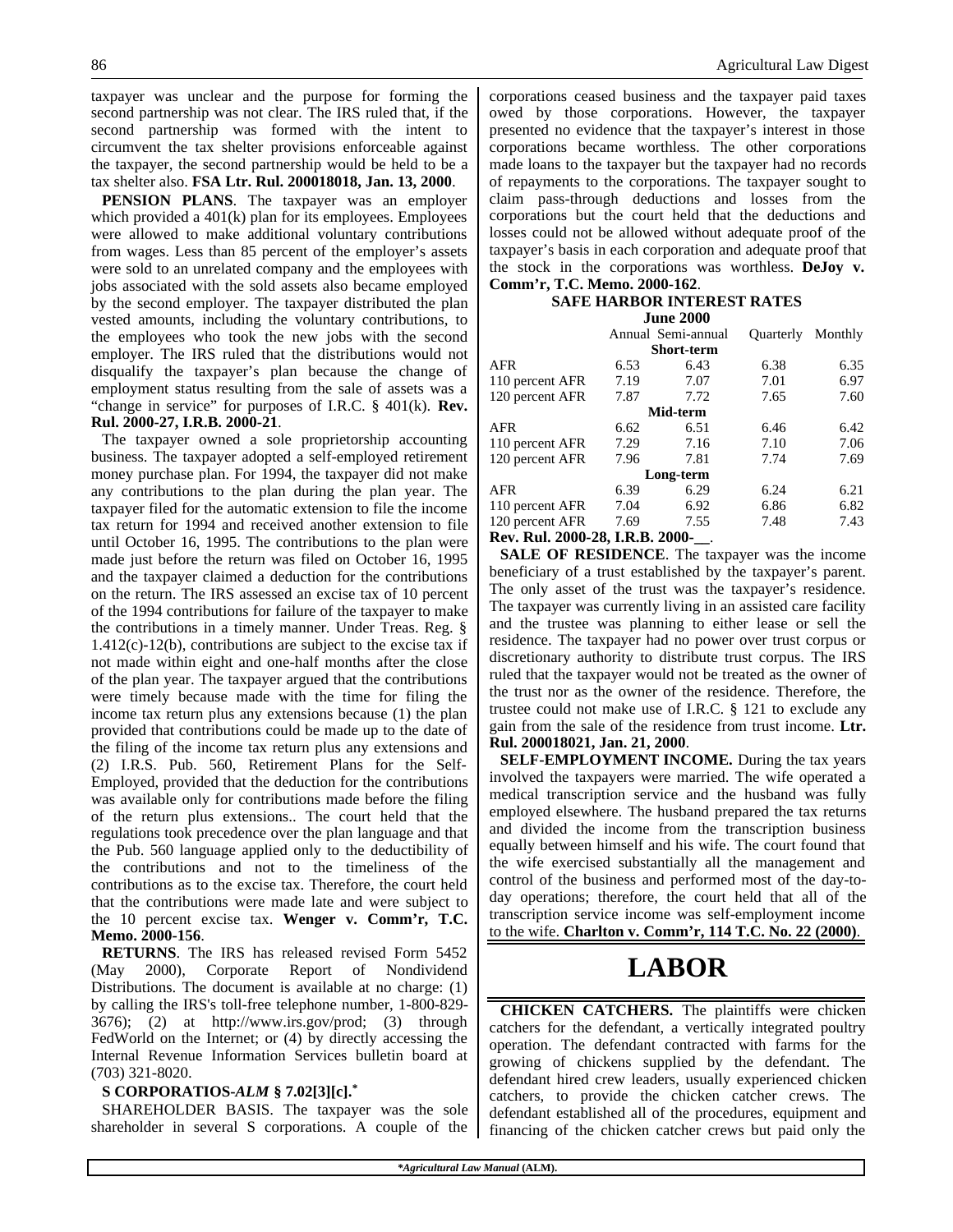crew leaders on a unit basis. The defendant treated the crew leaders as independent contractors even though the IRS had ruled that the crew leaders were employees for federal tax purposes. The plaintiffs were often required to work more than 40 hours per week and to work on weekends and holidays but were not paid any overtime. The plaintiffs sought three years of back overtime wages, charging that the defendant willfully violated the Fair Labor Standards Act. The defendant argued that the plaintiffs were employees of the crew leaders only and that the plaintiffs were agricultural laborers excluded from protection of the FLSA. The court held that the crew leaders, and therefore the plaintiffs, were employees of the defendant because (1) the defendant had complete control over the work performed; (2) the crew leaders had no opportunity to increase the profit from the operation because the crew leader's compensation was determined by the defendant and not negotiated; (3) the defendant provided all the equipment; (4) the crew leaders had long-standing, permanent and exclusive relationship with the defendant; (5) the crew leader did not provide any special skill or expertise for the work; and (6) the work was integral to the defendant's operation. The court also held that the agricultural labor issue was decided by the Supreme Court in *Holly Farms v. NLRB, 517 U.S. 392 (1996)* which held that chicken catchers were not agricultural labor under the National Labor Relations Act. The court held that the FSLA and NLRA used the same meaning for the term "agricultural labor." The defendant was required to pay three years of back overtime wages instead of two years because the defendant willfully violated the FSLA overtime provisions. The court found that the defendant had prior warning from the IRS that the crew leaders would be treated as employees and warning from *Holly Farms* that chicken catchers were not exempt agricultural laborers. **Heath v. Perdue Farms, Inc., 87 F. Supp.2d 452 (D. Md. 2000)**.

### **LIMITED LIABILITY COMPANIES**

**REAL ESTATE TRANSFER FEE.** The taxpayers were members of one family which originally owned a family limited partnership. The partnership owned three parcels of real property which were leased to third parties. The partnership was reorganized as a limited liability company under Wisconsin law. The reorganization did not involve any payment of cash or property and was evidenced by a Memorandum of Organization and Operating Agreement which was recorded. The LLC became the owner of the real property. The LLC was assessed a real estate transfer fee under Wis. Stat. § 77.21(1). The taxpayers argued that no fee was assessable because no transfer occurred. The court held that the reorganization of the partnership into the LLC resulted in the transfer of the real property from the partnership to the LLC for value and was subject to the transfer fee. **Wolter v. Wisconsin Dept. of Revenue, 605 N.W.2d 283 (Wis. Ct. App. 1999)**.

### **PROPERTY**

**BOUNDARY BY ACQUIESCENCE.** The plaintiff owned land neighboring the defendant's land. On both sides of the defendant's land were tracts of land, owned by third parties, which had levees on their borders. The two levees were in line with each other. The defendant's predecessor in interest cleared the land, including a 50 foot strip of land on the plaintiff's side of the line created by the two levees. A survey by the defendant demonstrated that the true boundary line between the defendant's and plaintiff's tracts was close to the point where the clearing stopped. The defendant constructed a levee on the true boundary. The plaintiff argued that the levees on either side of the defendant's property created a boundary by acquiescence. Although the plaintiff presented testimony of the neighbors that everyone treated the line of the levees as the boundary between the defendant's and plaintiff's properties, the court held that no boundary by acquiescence was created because there was no fence, lane, ditch or other similar monument between the properties which was visible evidence of a dividing line. **Hedger Bros. Cement & Materials v. Stump, 10 S.W.3d 926 (Ark. Ct. App. 2000)**.

**DRAINAGE.** The plaintiff owned land neighboring the defendant's land. The defendant constructed a levee on the boundary between the defendant's and plaintiff's properties. The defendant then constructed a drainage pipe which drained water off the defendant's land onto the plaintiff's land. The natural drainage of the properties resulted in water draining from the defendant's property to the plaintiff's property but the drain allowed the defendant to drain more water at one time. Although the plaintiff acknowledged that the land was often flooded, the plaintiff argued that the increased flow during shorter times would damage the trees on the plaintiff's land. The court held that the plaintiff could not enjoin the use of the drain pipe because the plaintiff failed to provide evidence of any increase in damage from the change in drainage flow rate. **Hedger Bros. Cement & Materials v. Stump, 10 S.W.3d 926 (Ark. Ct. App. 2000)**.

**EASEMENT BY NECESSITY**. The properties owned by the plaintiff and defendant were once owned by one person. When the property was split, the only access to the defendant's property was over a road in the corner of the plaintiff's property. The defendant sought an easement by necessity over the road because the defendant needed to move farm machinery to the defendant's property after it was cleared. The court granted the easement by necessity because (1) the properties were once owned by one person, (2) the defendant's property was created by severance from the main property, and (3) the use of the road was required at the time of the severance and continued currently. Although the plaintiff claimed that the defendant could get to the property through other neighboring properties, the court also held that the plaintiff failed to prove that the defendant had any other legal access to the defendant's property. **Hedger Bros. Cement & Materials v. Stump, 10 S.W.3d 926 (Ark. Ct. App. 2000)**.